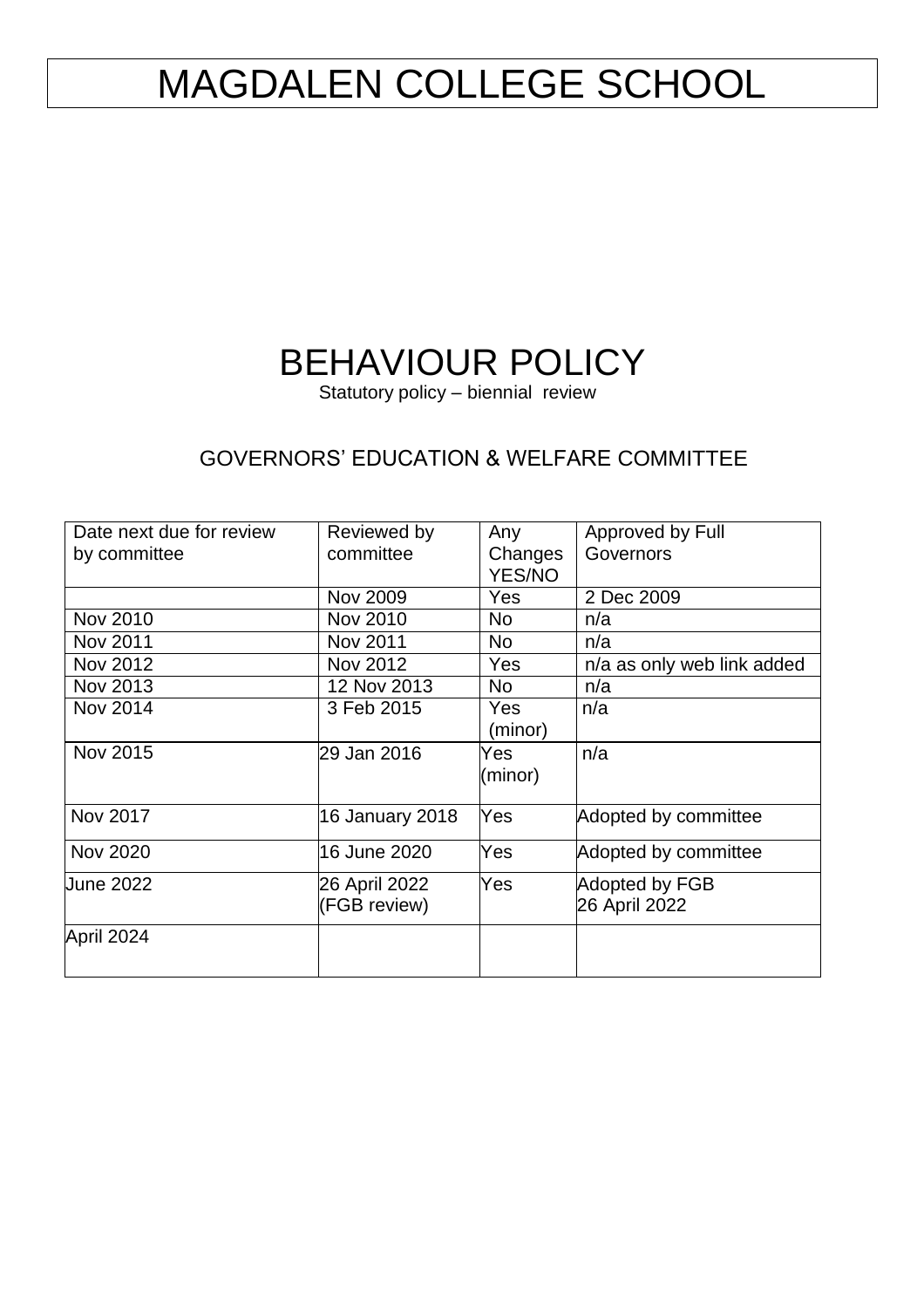## Behaviour Policy

### 1. Aims

To provide the structure within which high standards of behaviour are achieved at Magdalen

2. Objectives

This policy sets out:

- 2.1. the expectations of behaviour of all pupils on roll
- 2.2. how rewards and sanctions will be used to establish and maintain high standards of behaviour
- 2.3. how the school's procedures link with legislation and guidance
- 2.4. the school's approach to dealing with bullying
- 2.5. the school's approach to searching of pupils and use of reasonable force
- 3. Legislation and guidance

Government publications detail guidance and the law that has been considered in drawing up the policy, and are used in its implementation:

- 3.1. [Keeping Children Safe in Education 2019 DfE](https://assets.publishing.service.gov.uk/government/uploads/system/uploads/attachment_data/file/836144/Keeping_children_safe_in_education_part_1_2019.pdf)
- 3.2. [Behaviour and discipline in Schools DfE](https://assets.publishing.service.gov.uk/government/uploads/system/uploads/attachment_data/file/488034/Behaviour_and_Discipline_in_Schools_-_A_guide_for_headteachers_and_School_Staff.pdf) Jan 2016
- 3.3. [Getting the Simple things right DfE](https://assets.publishing.service.gov.uk/government/uploads/system/uploads/attachment_data/file/571640/Getting_the_simple_things_right_Charlie_Taylor_s_behaviour_checklists.pdf) Charlie Taylor
- 3.4. [Exclusion from maintained schools, academies and pupil referral units in England](https://assets.publishing.service.gov.uk/government/uploads/system/uploads/attachment_data/file/641418/20170831_Exclusion_Stat_guidance_Web_version.pdf)  DfE [2017](https://assets.publishing.service.gov.uk/government/uploads/system/uploads/attachment_data/file/641418/20170831_Exclusion_Stat_guidance_Web_version.pdf)
- 3.5. [Use of reasonable force DfE](https://assets.publishing.service.gov.uk/government/uploads/system/uploads/attachment_data/file/444051/Use_of_reasonable_force_advice_Reviewed_July_2015.pdf) 2013
- 3.6. [Searching, screening and confiscation DfE 2018](https://assets.publishing.service.gov.uk/government/uploads/system/uploads/attachment_data/file/674416/Searching_screening_and_confiscation.pdf)
- 3.7. [Mental Health and behaviour in schools DfE](https://assets.publishing.service.gov.uk/government/uploads/system/uploads/attachment_data/file/755135/Mental_health_and_behaviour_in_schools__.pdf) Nov 2018
- 4. Links to other Magdalen College School policies
	- 4.1. Anti-Bullying Policy
	- 4.2. Equality Policy
	- 4.3. Mobile Phone Policy
	- 4.4. Uniform and Dress Policy
	- 4.5. SEND policy
	- 4.6. Exclusion policy
- 5. School's behaviour principles We value respect:
- Everyone is expected to show *manners and kindness* to one another, and to value *individuals' differences*.
- Everyone has a right to work *without interruption and to feel safe.*

To establish and maintain appropriate behaviour the school's approach is based on these principles:

- **5.1**Pupils make choices as to their behaviour and with actions there are consequences, positive and negative
- **5.2**Good working relationships between all individuals (students and staff) are built on mutual respect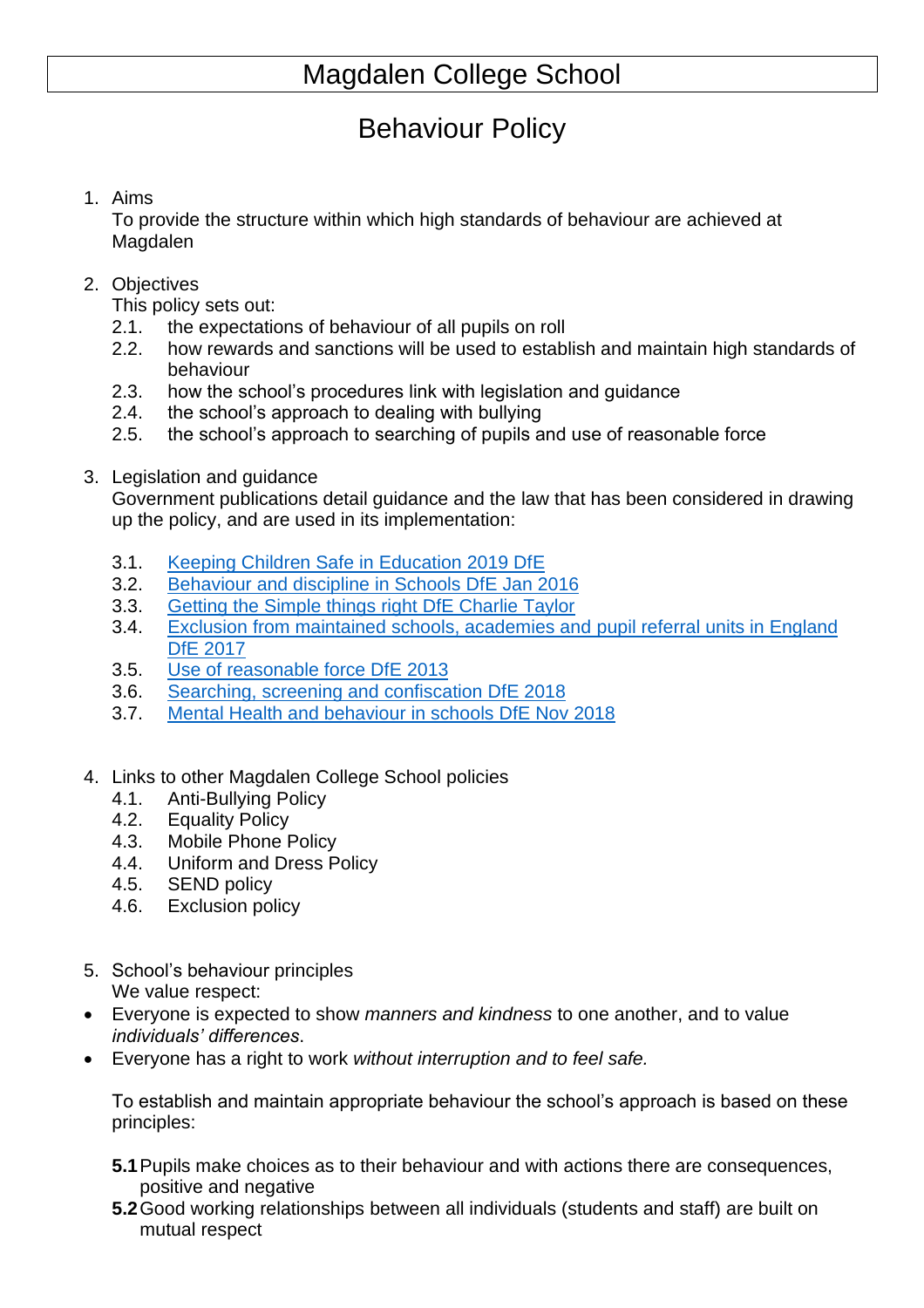- **5.3**Whilst all pupils are expected to behave appropriately, some pupils require more support in learning how to do so, and use of rewards and sanctions will reflect this for some pupils
- 6. Expectations of pupils

All pupils are expected to:

- 6.1demonstrate good manners and kindness to others at all times
- 6.2behave in a way that enables other to feel safe
- 6.3behave in a way that enables other to learn and work without interruption
- 6.4follow directions of staff the first time of asking every time
- 6.5follow all school policies at all times, including behaviour, uniform, mobile phone, attendance and punctuality, teaching and learning, homework.
- 7. The role of parents

Close working between school and home is proven to be one of the most significant factors in pupils being successful at school. Parents' key points of contact with staff are the Pastoral Support Assistant for their child's year group, the form tutor (who is a teacher so will be less available than the PSA in school time) and the Leader of Learning (also a teacher). Parents are asked to consider the school's expectations of behaviour carefully and the sanctions system and consider how they will support the school in allowing these to operate effectively.

- 8. Roles and responsibilities
	- 8.1. Governors will:
		- 8.1.1. Monitor the implementation of this policy through governor visits and scrutiny of reports from senior staff, on a termly basis
		- 8.1.2. Support senior staff in carrying out reviews of behaviour of individual pupils at termly behaviour panel meetings, intended to support pupils in improving their behaviour where concerns from staff have arisen
		- 8.1.3. Review representations from parents following fixed-term exclusions, in accordance with [Exclusion from maintained schools, academies and pupil referral](https://assets.publishing.service.gov.uk/government/uploads/system/uploads/attachment_data/file/641418/20170831_Exclusion_Stat_guidance_Web_version.pdf)  [units in England Dfe 2017](https://assets.publishing.service.gov.uk/government/uploads/system/uploads/attachment_data/file/641418/20170831_Exclusion_Stat_guidance_Web_version.pdf)
		- 8.1.4. Carry out statutory function in reviewing permanent exclusions issued by the headteacher in accordance with [Exclusion from maintained schools, academies](https://assets.publishing.service.gov.uk/government/uploads/system/uploads/attachment_data/file/641418/20170831_Exclusion_Stat_guidance_Web_version.pdf)  [and pupil referral units in England Dfe 2017](https://assets.publishing.service.gov.uk/government/uploads/system/uploads/attachment_data/file/641418/20170831_Exclusion_Stat_guidance_Web_version.pdf)
	- 8.2. The headteacher and members of the extended leadership will:
		- 8.2.1. Ensure that the behaviour policy is implemented consistently across the school
		- 8.2.2. Ensure that staff are suitably trained and supported to manage pupils' behaviour effectively so that learning can take place in an orderly environment
		- 8.2.3. Work with middle leaders and other staff to identify pupils whose behaviour is a cause of concern and ensure that measures are put in place to address areas concerns
		- 8.2.4. Work with parents to establish and maintain high standards of behaviour
		- 8.2.5. Maintain a presence around the school to support teachers and pupils in achieving high standards of behaviour, including the organisation of the "on call" system
	- 8.3. Leaders of learning will:
		- 8.3.1. review behaviour data daily and take appropriate action to ensure expectations of behaviour are met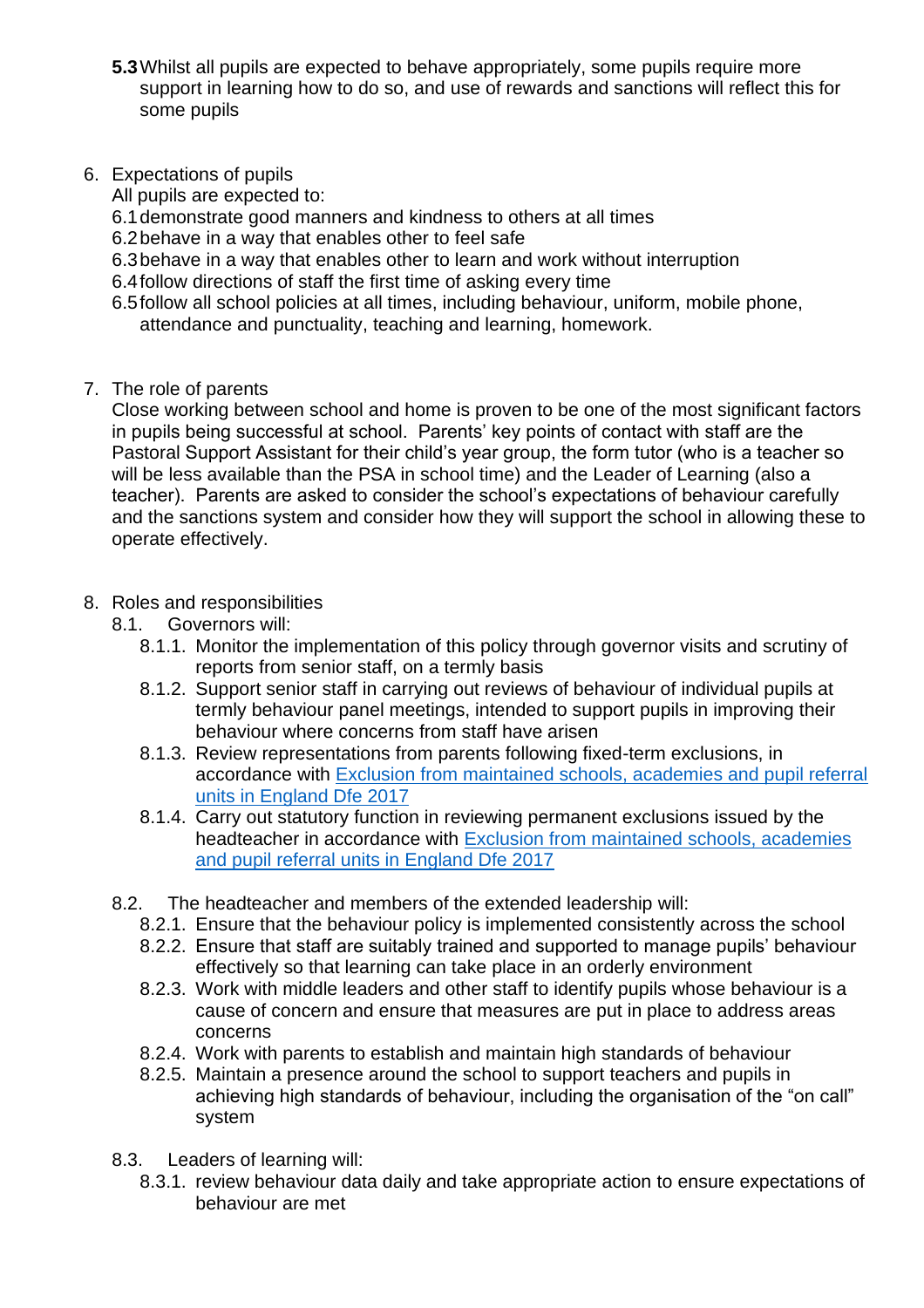- 8.3.2. recognise, praise and reward the efforts and achievements of all students in their year group
- 8.3.3. ensure rewards and sanctions are used appropriately and consistently
- 8.3.4. review total negative scores for individual pupils and take appropriate action
- 8.3.5. make termly referrals to the behaviour panel
- 8.3.6. keep parents informed of concerns with individuals' behaviour
- 8.3.7. monitor the work of form tutors to ensure they apply the school's expectations of pupils' behaviour and take appropriate actions, as necessary
- 8.3.8. monitor positive and negative entries by staff for behaviour on Go4Schools and take appropriate **actions** to ensure policy is applied consistently
- 8.4. Subject teachers will:
	- 8.4.1. Set out their classroom expectations clearly and reward and sanction pupils, as appropriate when expectations are met or not met.
	- 8.4.2. Ensure that instances of good and poor behaviour are recorded in Go4Schools to keep colleagues and parents informed
	- 8.4.3. Alert senior staff to serious breaches of the behaviour policy at the time in order that swift action can be taken to address the matter promptly
- 8.5. Form tutors will:
	- 8.5.1. recognise, praise and reward the efforts and achievements of all students
	- 8.5.2. keep parents informed of their child's behaviour and use appropriate methods of engaging them
	- 8.5.3. promote positive behaviour through active development of students' social, emotional and behavioural skills
	- 8.5.4. review weekly student planners for equipment and uniform issues, homework recorded and communications with home
	- 8.5.5. review regularly through learning conversations behaviour data for their tutees and take appropriate action to ensure expectations of behaviour are met
- 8.6. Learning support assistants will:
	- 8.6.1. ensure that inappropriate behaviours are challenged and recorded on Go4Schools
	- 8.6.2. recognise, praise and reward the efforts and achievements of all students
	- 8.6.3. promote positive behaviour through active development of students' social, emotional and behavioural skills
	- 8.6.4. support the class teacher with measures to ensure good order, respect and discipline through regular communication prior to lessons, during and after lessons
- 8.7. Pastoral support assistants will:
	- 8.7.1. recognise, praise and reward the efforts and achievements of all students
	- 8.7.2. ensure that inappropriate behaviours are challenged and recorded on Go4Schools
	- 8.7.3. keep staff informed of factors that might impact on pupils' behaviour
	- 8.7.4. support form tutors, leaders of learning and SLT in the implementation of the policy
	- 8.7.5. support parents in ensuring excellent behaviour from pupils, as necessary
- 8.8. Parents are asked to:
	- 8.8.1. Support the school in establishing and maintaining high standards of behaviour
	- 8.8.2. Support the sanctions system, where it is used, and make arrangements for pupils to attend after school detentions where they are issued
	- 8.8.3. Raise any concerns they have about school with the school directly
	- 8.8.4. Avoid undermining the school when discussing issues with or in front of pupils
	- 8.8.5. Support the school by regularly reviewing their child's data on Go4Schools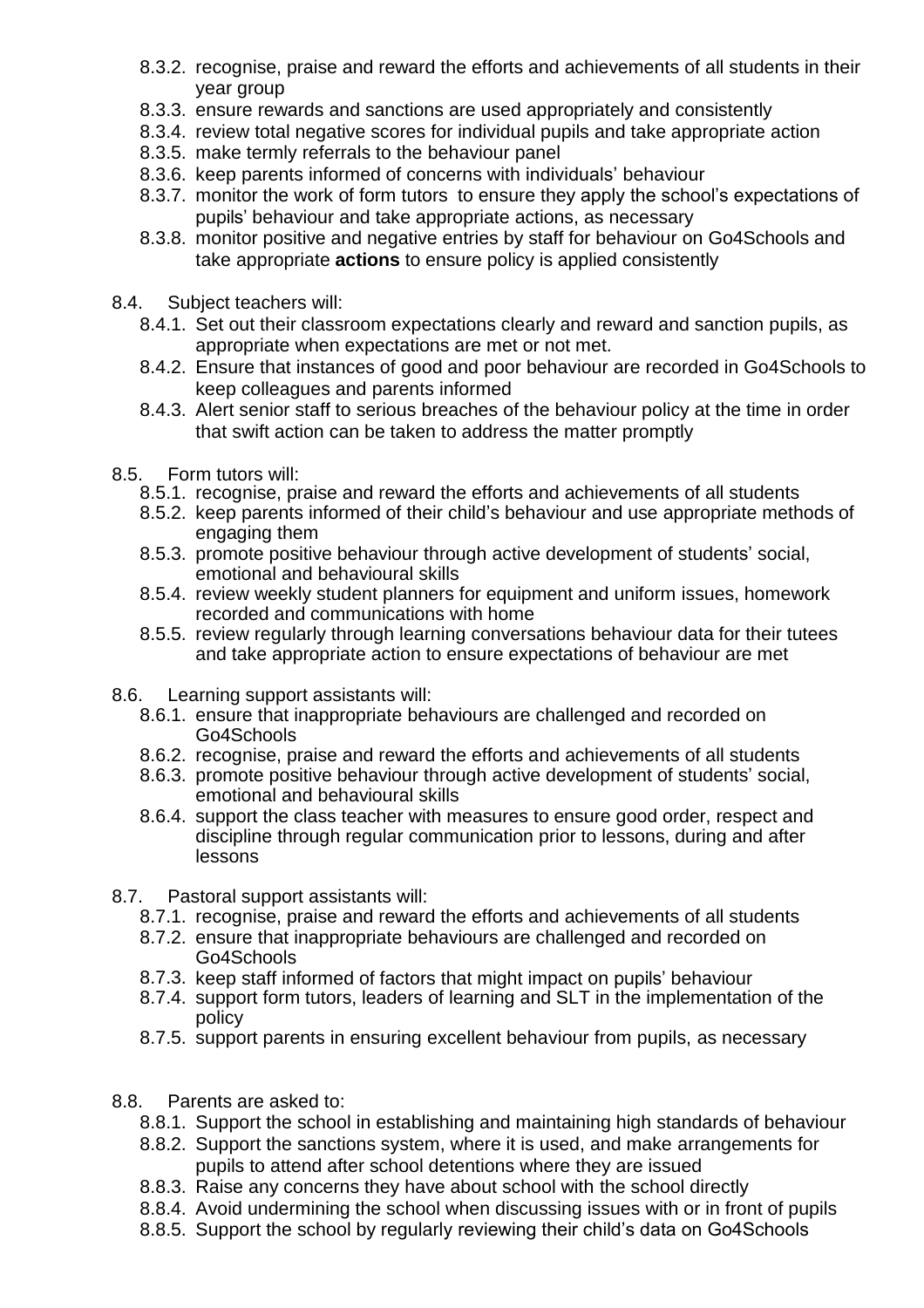Strategies to support effective behaviour: *Rewards*

Pupils are rewarded by being given house points. Teachers routinely award points for:

- excellent homework and classwork
- trying hard
- excellent attendance
- kindness and good manners
- correct uniform and equipment
- making a positive contribution to the life of the school

Pupils are able to use their accumulated house points to purchase small prizes or privileges.

#### *Sanctions*

Where a pupil's behaviour falls short of that expected a teacher will record their concern in the school database (Go4Schools).

The aim of the use of sanctions is to register with pupils that they have not met expectations and to give them the incentive to improve their behaviour in the future. An escalating series of sanctions – "the sanctions ladder" is used. Where a pupil continues to fail to meet expectations, further sanctions are issued and these escalate when the limit of any level is reached. Pupils progression through the ladder is monitored closely and interventions are applied where behaviour fails to improve.

| The sanctions ladder                  |                                         |
|---------------------------------------|-----------------------------------------|
| Sanction                              | Tarif (in one academic year)            |
| <b>Teacher detention</b>              | Up to 5 from any one teacher for missed |
|                                       | homework or poor behaviour              |
| Lunchtime ("E1" or "E4") detention    | Up to 5 E1 detentions for inappropriate |
|                                       | behaviour in lessons                    |
|                                       | Up to 5 E4 detentions for inappropriate |
|                                       | behaviour out of lessons                |
| After school "whole school" detention | Up to $5$                               |
| <b>Headteacher detention</b>          | Up to three                             |
| Channels                              | Up to three occasions                   |
| Internal exclusion                    | Up to three occasions                   |
| Exclusion (fixed term exclusion)      | Determined by the headteacher           |
| Permanent exclusion                   | Determined by the headteacher and       |
|                                       | confirmed by a panel of governors       |

### *Interventions to support improved behaviour*

Throughout their time at Magdalen pupils are encouraged to behave appropriately. They are supported by class teachers, form tutors and the pastoral team to improve their behaviour where concerns arise. Where concerns persist a range of other support may be offered, at the discretion of the school according to the individual situation. This includes (but is not limited to):

- being put "on report" to the form tutor, leader of learning or a senior member of staff
- a meeting with parents and a member of the pastoral team with targets set for improvement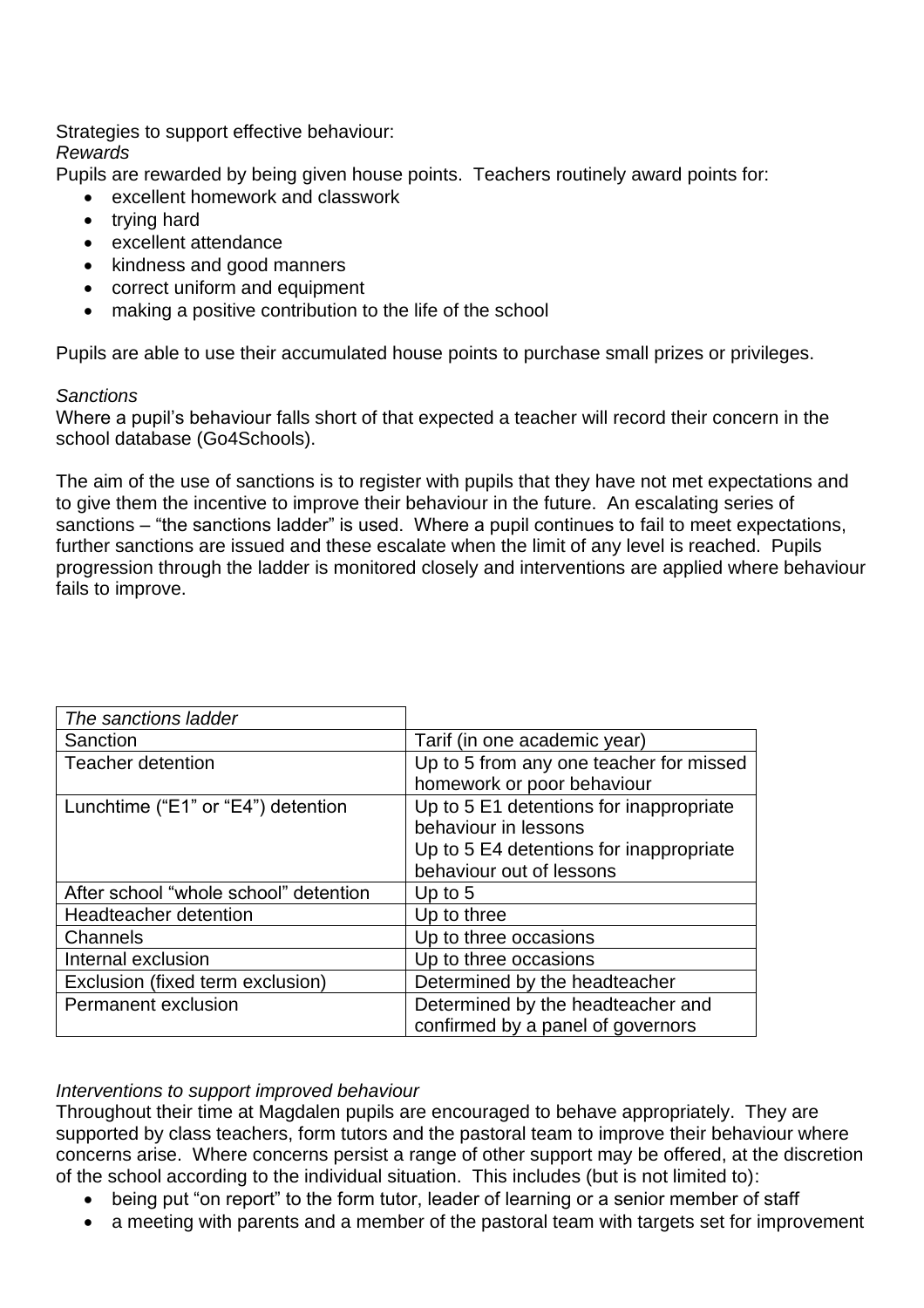- a meeting with parents, the pupil, the class teacher and a Head of Faculty to review the issues and set targets for improvement
- regular intervention from the pastoral support assistant
- referral to the behaviour learning mentor for a course of taught sessions about improving behaviour
- referral to the behaviour panel to discuss with the headteacher and senior staff to discuss concerns with targets set for improvement
- referral to the governors' behaviour panel to review concerns about behaviour and to review the support that has been offered

### *Use of exclusion – the school's approach*

All exclusions will be issued in accordance with the government's statutory quidance

Pupils will be subject to a fixed-term exclusion (for 1 or more days) for repeatedly displaying inappropriate behaviour, and for one-off significant instances of poor behaviour, which may include (but is not limited to):

- Assault of another student
- Serious disrespect to staff
- Being in possession or under the influence of drugs or alcohol in school time or on school premises

Governors will consider any concerns of parents raised in respect of fixed-term exclusion, in accordance with paragraph 52 of the [guidance.](https://assets.publishing.service.gov.uk/government/uploads/system/uploads/attachment_data/file/641418/20170831_Exclusion_Stat_guidance_Web_version.pdf)

Pupils will be permanently excluded for a serious breach or repeated breaches of the behaviour policy, and where allowing the pupil to remain in school would seriously harm the education or welfare of the pupil or others in the school. Such behaviour may include (but is not limited to):

- Assault of a member of staff
- Persistent disruption to the running of the school or disruption to the education of others
- Bringing a knife or other weapon into school or threatening or assaulting a pupil with an object being used as a weapon
- Dealing drugs or taking drugs in school time or on school premises

### How the policy is monitored

Behaviour is reviewed by the Headteacher and Deputy Head (pastoral) with each year group's leader of learning throughout the year. The number of reward points, behaviour points, and sanctions used are reviewed and actions agreed to address areas of concern.

The Headteacher and Deputy Head (pastoral) are held to account for effective implementation of this policy by the governors' Education and Welfare Committee; this committee scrutinises reports detailing the use of rewards and sanctions and other relevant data three times each year.

### Appendices

Posters – sanctions ladder, learning without interruption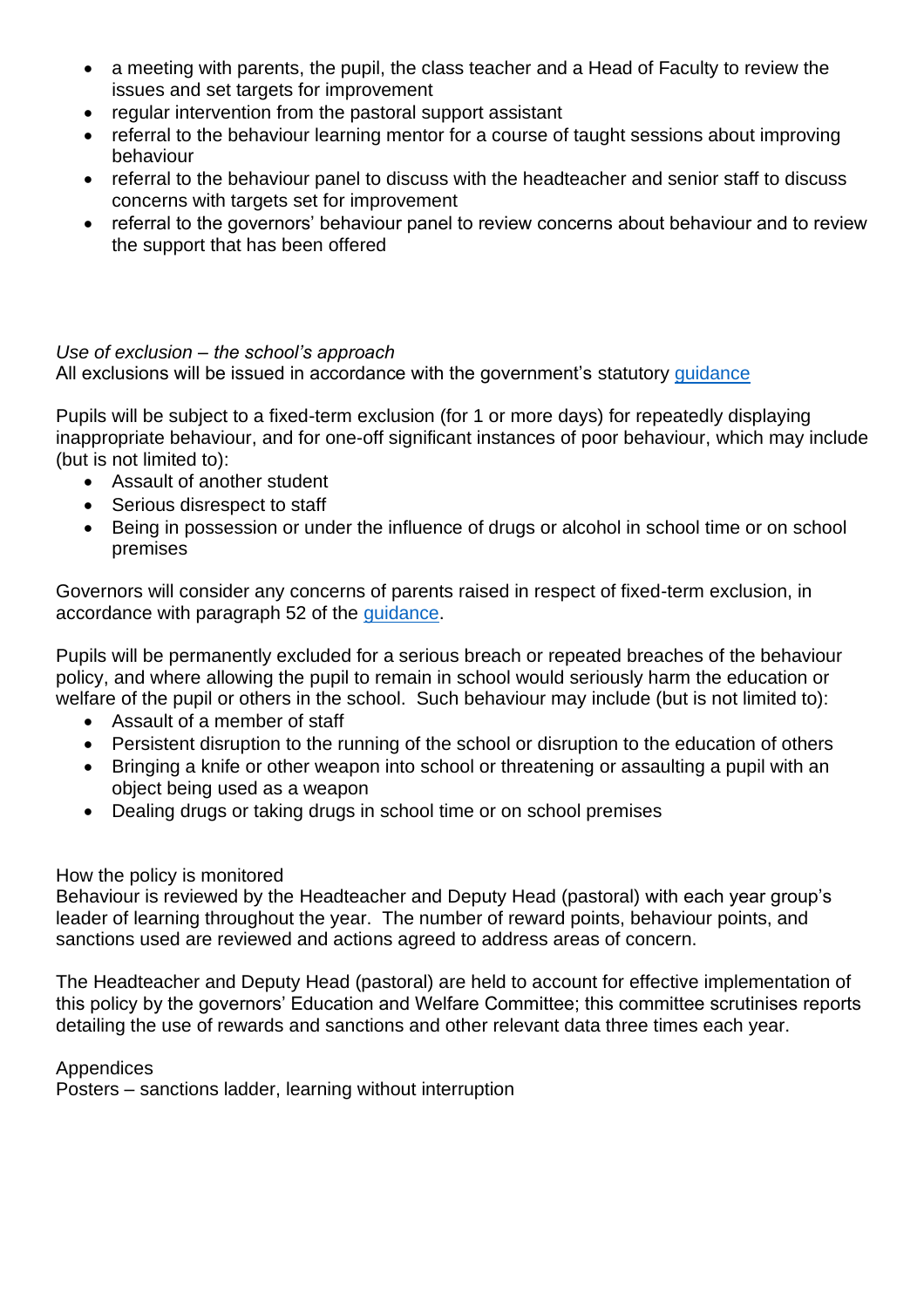# Behaviour 4 Learning Classroom Sanctions

The following sanctions are available for teachers to use as they feel appropriate

Verbal warning

Student to be moved - recorded on Go 4 Schools

Stand outside the classroom for a few minutes prior to a B4L conversation. Recorded on Go 4 Schools

**Red card** – removed from the lesson, results in a further sanction. Recorded on Go 4 Schools

Refusal to comply - results in 'On Call' and further sanctions. Recorded on Go 4 Schools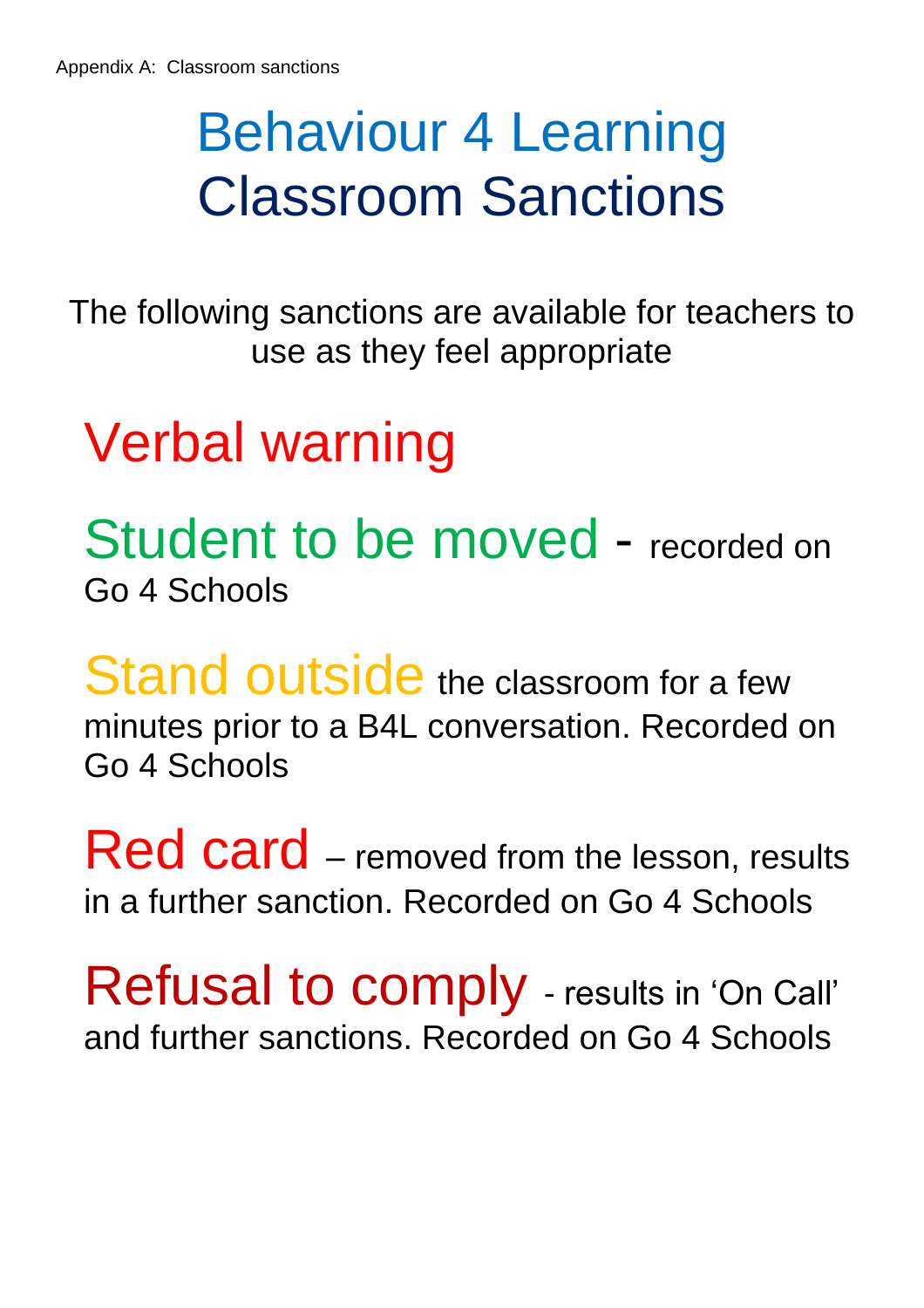

# Student Expectations and Behaviour

Founded 1548

At Magdalen we want all of our students to: •feel safe in school •learn without interruption

We expect our students to show: •good manners at all times •kindness to one another

*Please treat others the way you want to be treated*